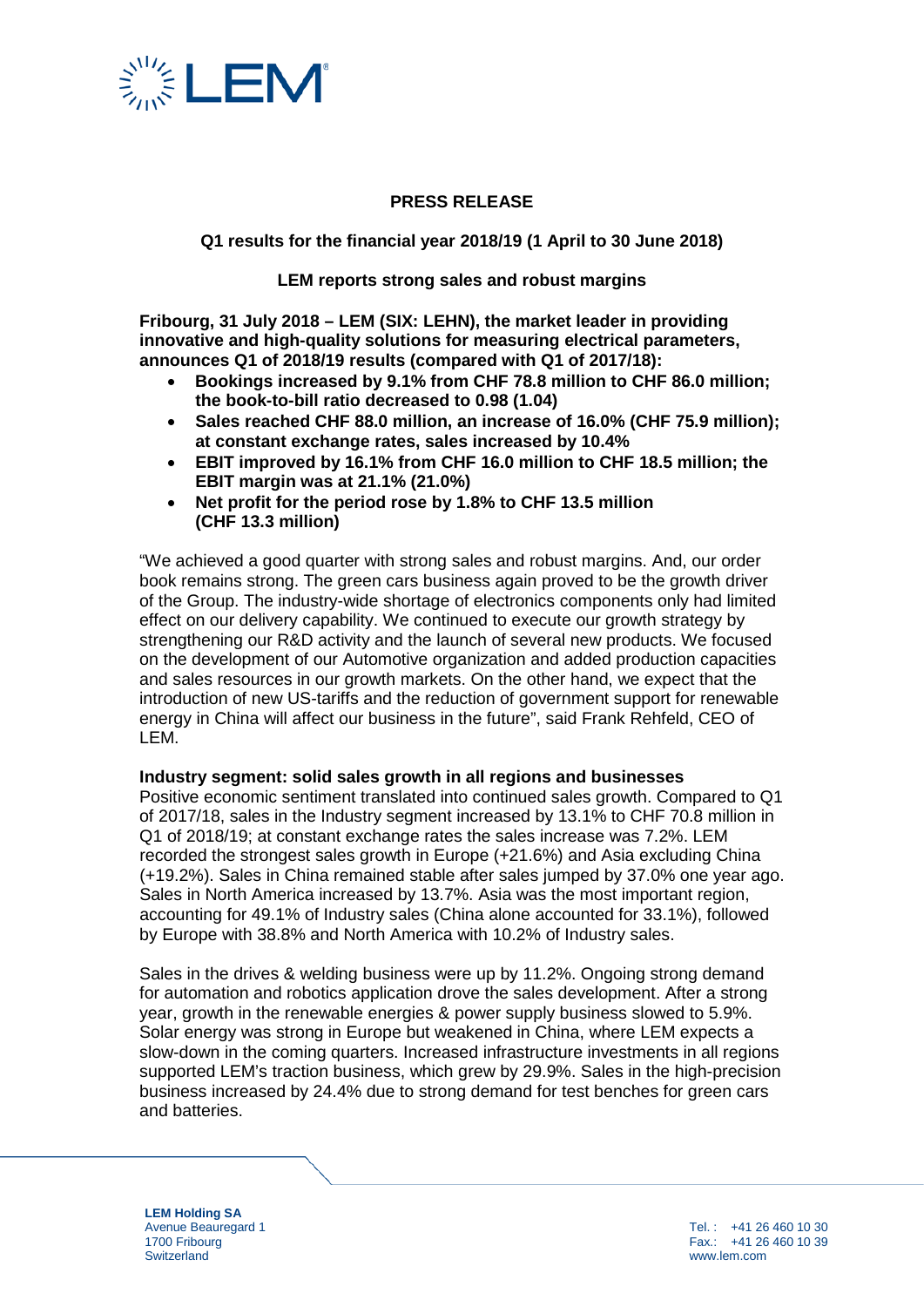

The EBIT margin of the Industry segment improved to 22.3% compared with 21.3% in Q1 of 2017/18.

#### **Automotive segment: increased green cars activity in Europe and USA**

In Q1 of 2018/19, sales in the Automotive segment totaled CHF 17.3 million, representing an increase of 29.8% on Q1 of 2017/18. At constant exchange rates, sales grew by 25.4%. Sales growth reached 66.0% in China and 45.2% in Asia excluding China. Sales in Europe increased by 39.2%. Automotive sales in North America decreased by 12.7% due to the ongoing weakness in LEM's biggest conventional cars market.

LEM's green cars business grew by 86.0%. The strong sales growth in China continued, and European and US car manufacturers increasingly launch batteryelectric and hybrid-electric platforms. As expected, LEM's conventional cars business slowed in all regions; sales decreased by 14.5%.

The EBIT of the Automotive segment reached CHF 2.8 million, up 4.0% on Q1 of 2017/18. The EBIT margin was 16.0%, compared with 20.0% one year ago. The EBIT margin was affected by LEM's increased investment in R&D, sales and production capacities.

#### **Financial calendar**

| The financial year runs from 1 April to 31 March |                                                    |
|--------------------------------------------------|----------------------------------------------------|
| 6 November 2018                                  | Half-year results 2018/19                          |
| 1 February 2019                                  | Third-quarter results 2018/19                      |
| 22 May 2019                                      | Year-end results 2018/19                           |
| 27 June 2019                                     | Annual General Meeting of Shareholders for 2018/19 |
| 2 July 2019                                      | Dividend ex-date                                   |
| 4 July 2019                                      | Dividend payment date                              |
|                                                  |                                                    |

#### **LEM – At the heart of power electronics**

LEM is the market leader in providing innovative and high quality solutions for measuring electrical parameters. Its core products - current and voltage transducers are used in a broad range of applications in drives & welding, renewable energies & power supplies, traction, high precision, conventional and green cars businesses. LEM's strategy is to exploit the intrinsic strengths of its core business, and to develop opportunities in existing and new markets with new applications. LEM is a mid-size, global company with approximately 1'550 employees worldwide. It has production plants in Beijing (China), Sofia (Bulgaria), Geneva (Switzerland) and Tokyo (Japan), and a dedicated R&D Center in Lyon (France). With regional sales offices near its customers' locations, the Company is able to offer a seamless service around the globe. LEM has been listed on the SIX Swiss Exchange since 1986; the company's ticker symbol is LEHN.

[www.lem.com](http://www.lem.com/)

**LEM Holding SA** Avenue Beauregard 1 1700 Fribourg **Switzerland**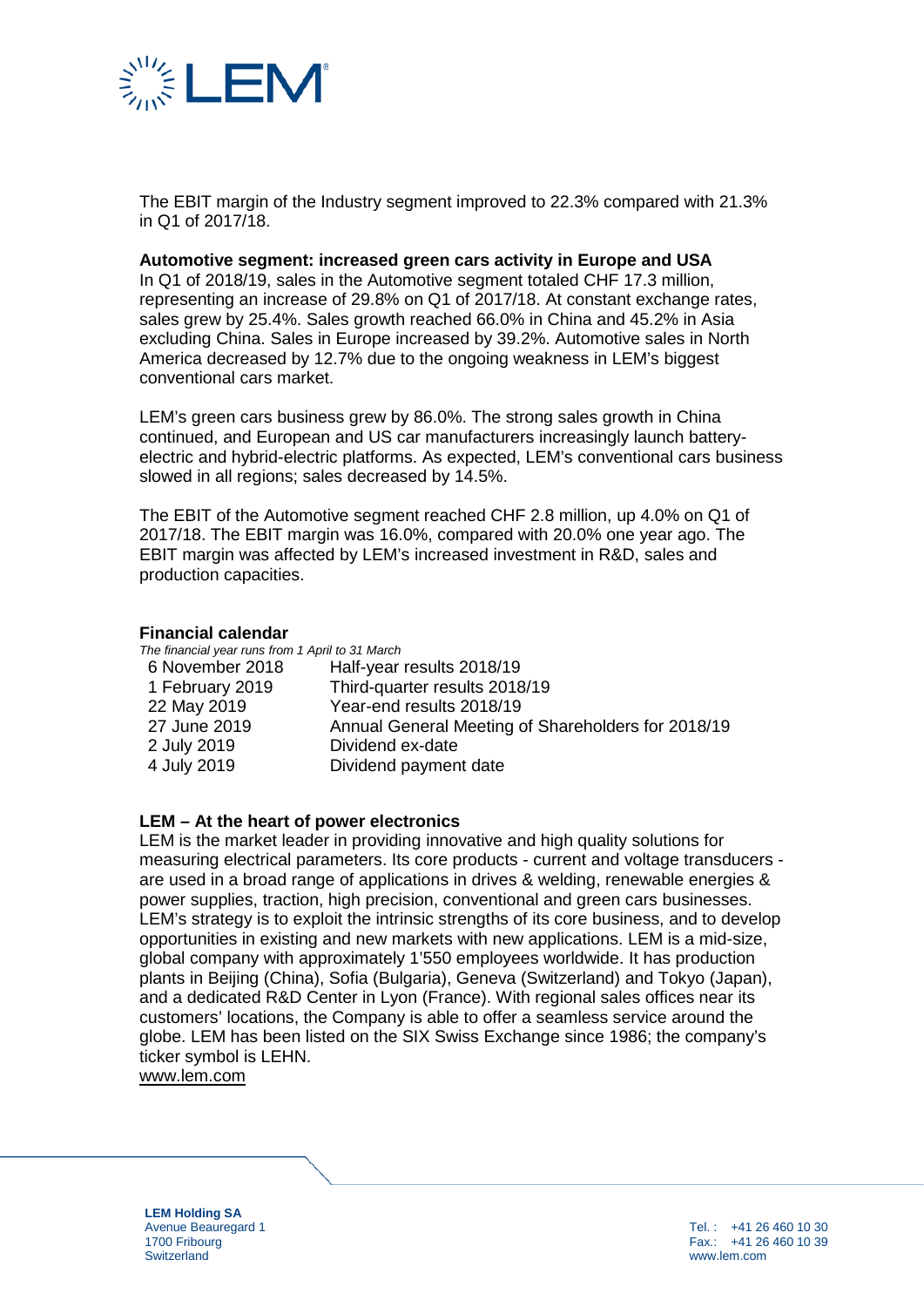

## **For further information please contact**

Andrea Borla (CFO) Phone: +41 22 706 1250 Email: [investor@lem.com](mailto:investor@lem.com)

# **Appendix:**

# **Key figures**

| In CHF millions    |      | 2017/18 |                | 2018/19 | Changes |          |           |
|--------------------|------|---------|----------------|---------|---------|----------|-----------|
|                    |      |         |                |         |         |          |           |
| Orders received    | Q1   | Q2      | Q <sub>3</sub> | Q4      | Q1      | Q1 to Q1 | Q1 to Q4  |
| Industry segment   | 63.9 | 58.7    | 63.1           | 70.4    | 68.0    | $+6.4%$  | $-3.4%$   |
| Automotive segment | 14.8 | 19.4    | 15.6           | 13.8    | 17.9    | $+20.9%$ | $+29.9%$  |
| <b>Total LEM</b>   | 78.8 | 78.0    | 78.7           | 84.2    | 86.0    | $+9.1%$  | $+2.1%$   |
|                    |      |         |                |         |         |          |           |
| Book-to-bill ratio | Q1   | Q2      | Q <sub>3</sub> | Q4      | Q1      | Q1 to Q1 | Q1 to Q4  |
| Industry segment   | 1.02 | 0.96    | 1.11           | 1.14    | 0.96    | $-5.9%$  | $-15.9%$  |
| Automotive segment | 1.11 | 1.27    | 0.98           | 0.94    | 1.04    | $-6.9%$  | $+10.1%$  |
| <b>Total LEM</b>   | 1.04 | 1.02    | 1.08           | 1.10    | 0.98    | $-5.9%$  | $-11.6%$  |
|                    |      |         |                |         |         |          |           |
| <b>Sales</b>       | Q1   | Q2      | Q3             | Q4      | Q1      | Q1 to Q1 | Q1 to Q4  |
| Industry segment   | 62.6 | 61.1    | 56.9           | 61.6    | 70.8    | $+13.1%$ | $+14.9%$  |
| Automotive segment | 13.3 | 15.2    | 15.9           | 14.6    | 17.3    | $+29.8%$ | $+18.0%$  |
| <b>Total LEM</b>   | 75.9 | 76.3    | 72.8           | 76.2    | 88.0    | $+16.0%$ | $+15.5%$  |
|                    |      |         |                |         |         |          |           |
| <b>EBIT</b>        | Q1   | Q2      | Q <sub>3</sub> | Q4      | Q1      | Q1 to Q1 | Q1 to Q4  |
| Industry segment   | 13.3 | 12.6    | 11.3           | 13.9    | 15.8    | $+18.5%$ | $+13.3%$  |
| Automotive segment | 2.7  | 3.3     | 3.3            | 1.3     | 2.8     | $+4.0%$  | $+109.3%$ |
| <b>Total LEM</b>   | 16.0 | 15.9    | 14.6           | 15.3    | 18.5    | $+16.1%$ | $+21.6%$  |

**LEM Holding SA** Avenue Beauregard 1 1700 Fribourg **Switzerland**